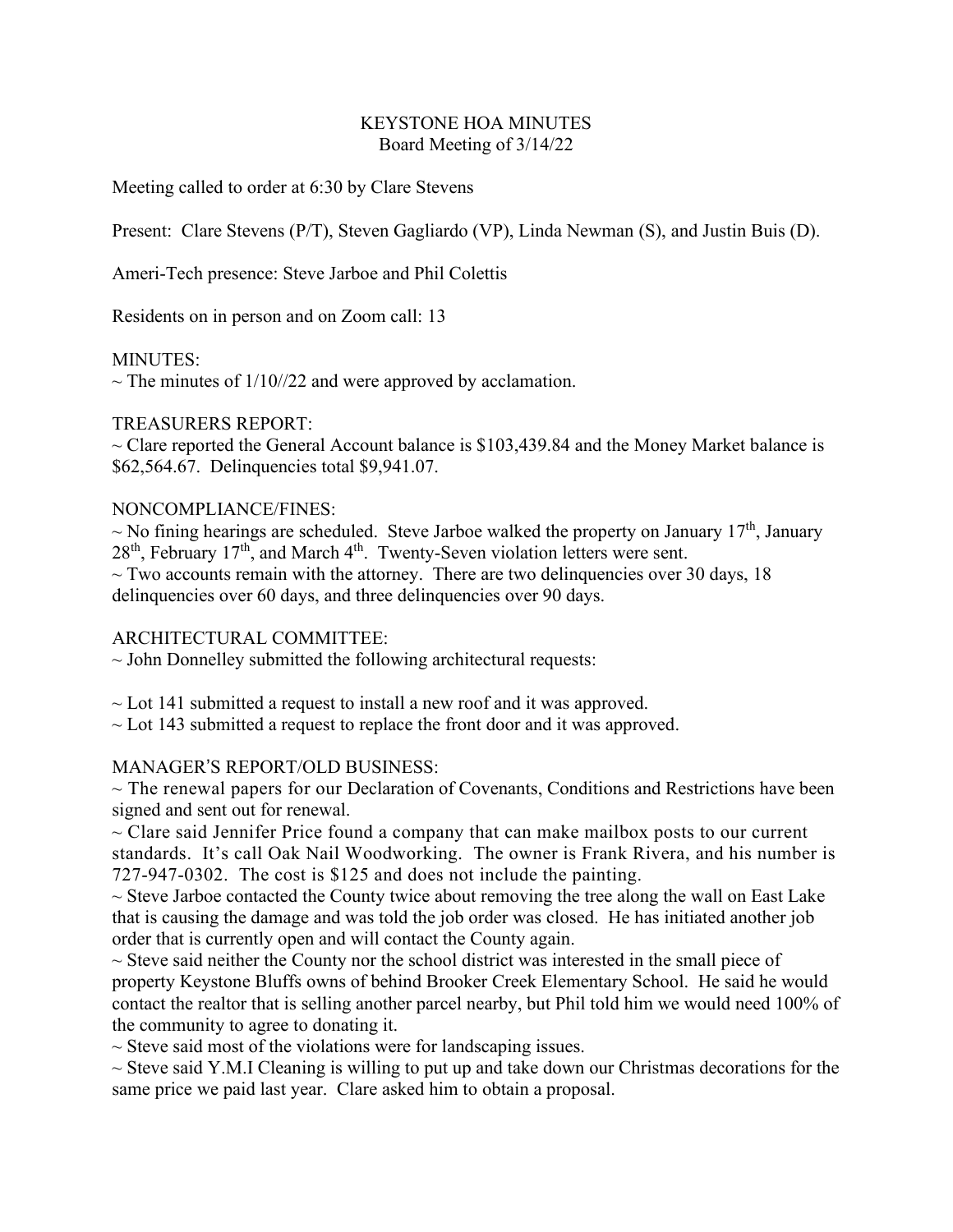$\sim$  The two replacement notice of meeting signs were delivered to Steven. Linda asked Steven to direct homeowners to our website where it shows the place of the meeting on the sign.  $\sim$  Driveway Extensions - pavers didn't look good. Utility boxes are close to driveways. Building permit not needed but zoning permit is. Justin will contact the county and see if it's even doable for his property before we move forward. Clare asked him to get something in writing.

#### NEW BUSINESS:

 $\sim$  Linda motioned to appoint Gina Schroeder and James Joline to the board, seconded by Steven and approved by all. They will both assume the open Director-at-Large positions and their terms will expire in November 2022. There is one open board position remaining.  $\sim$  The owners of Lot 50 and Lot 71 complained about the no swimming signs that were installed near Ponds 10 and 20 and there was a lengthy discussion as to the reason why. After SWFMD did their biannual inspection and made some minor repairs, the Board had an engineer come out to inspect their work. Upon inspection, he identified two ponds that had considerable erosion and recommended repairs at a substantial cost. The Board met with the engineer, and it was agreed we would install no swimming signs to reduce our liability. Because the engineer put in his records that something needed to be done, Phil Colettis, the Director of Operations at Ameri-Tech, said it is a legal issue and wanted Ameri-Tech to be on record strongly recommending we get a legal opinion based on the engineer's report as to signage and/or repairs. Phil stressed both the Association and Board members would be liable if something were to happen with respect to those ponds not being properly addressed. Steven Gagliardo confirmed the engineer pointed out the two specific ponds and said we need to consider it and agreed we should get the attorney's opinion. Linda agreed. Gina proposed getting an opinion from our attorney as to if the signs needed to be placed near Ponds 10 and 20 or if it would be acceptable to place the no swimming signs on existing no fishing signs near our other ponds, seconded by Linda, and approved by all.  $\sim$  There was a discussion about Facebook etiquette. Linda said the purpose of our site was to provide information to our homeowners, for homeowners to communicate with other homeowners about things going on in the neighborhood, and for homeowners to sell items through Facebook Marketplace. However, Linda pointed out that the site is being abused and there is a fair amount of bullying on it. Clare agreed and will put something on our Facebook page informing homeowners if they abuse it, they will be removed.

Questions/Comments from the residents:

 $\sim$  David Thomas asked if the motorcycles driving around our ponds are making the erosion worse. Clare thinks Rainmaker and the company that puts the pesticides in ride too close to the edge and asked Steve Jarboe to reach out to them and ask them to stay further away from the edges. Gina will forward the University of Florida Agricultural Standards to the Board.  $\sim$  Michael Halula thanked the board for its openness in listening to the homeowners.

Next Meeting, Monday, May 9th at 6:30 p.m.

Meeting adjourned at 8:01 p.m.

Respectfully submitted: